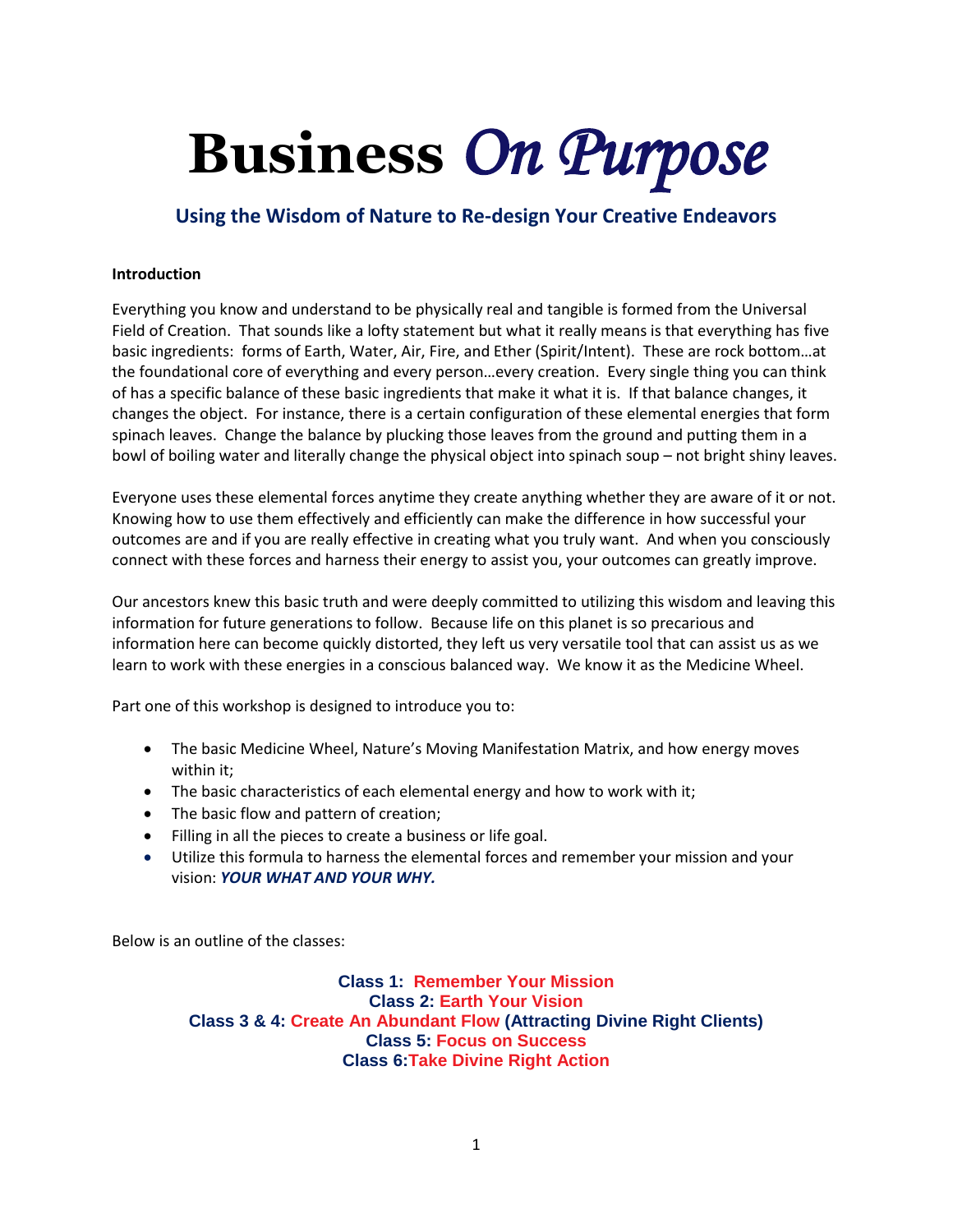### **Medicine Wheel Basics**

The Medicine Wheel is many things to many people. Because of this it can be a very powerful tool when used appropriately. For our purposes in this class, we are going to use it as a map or a guide for our creation. Think of it as the "hard drive" in a computer, or the basic structure that the elemental forces flow into. You will notice that on the template below, there are five directional positions as well as a description of how energy works or flows in that particular direction. Another way to understand it is that, in a wheel, not only does energy flow around it, in a circle, holding it together, it also flows from the East to the West, just like the Sun appears to move across our sky, and South to North, just as plants grow from the ground up.



Placing the Elemental Forces of Earth, Air, Water, Fire, and Spirit in this basic template is how you determine how they are going to work with each other. If you have studied any Earth Traditions that use the Wheel as a template, you will see every configuration of these energies imaginable. They are all different because they were used for different purposes and to harness different outcomes. Where you place these energies does make a difference if you are working to have a specific outcome.

For our purposes we are going to use the configuration below: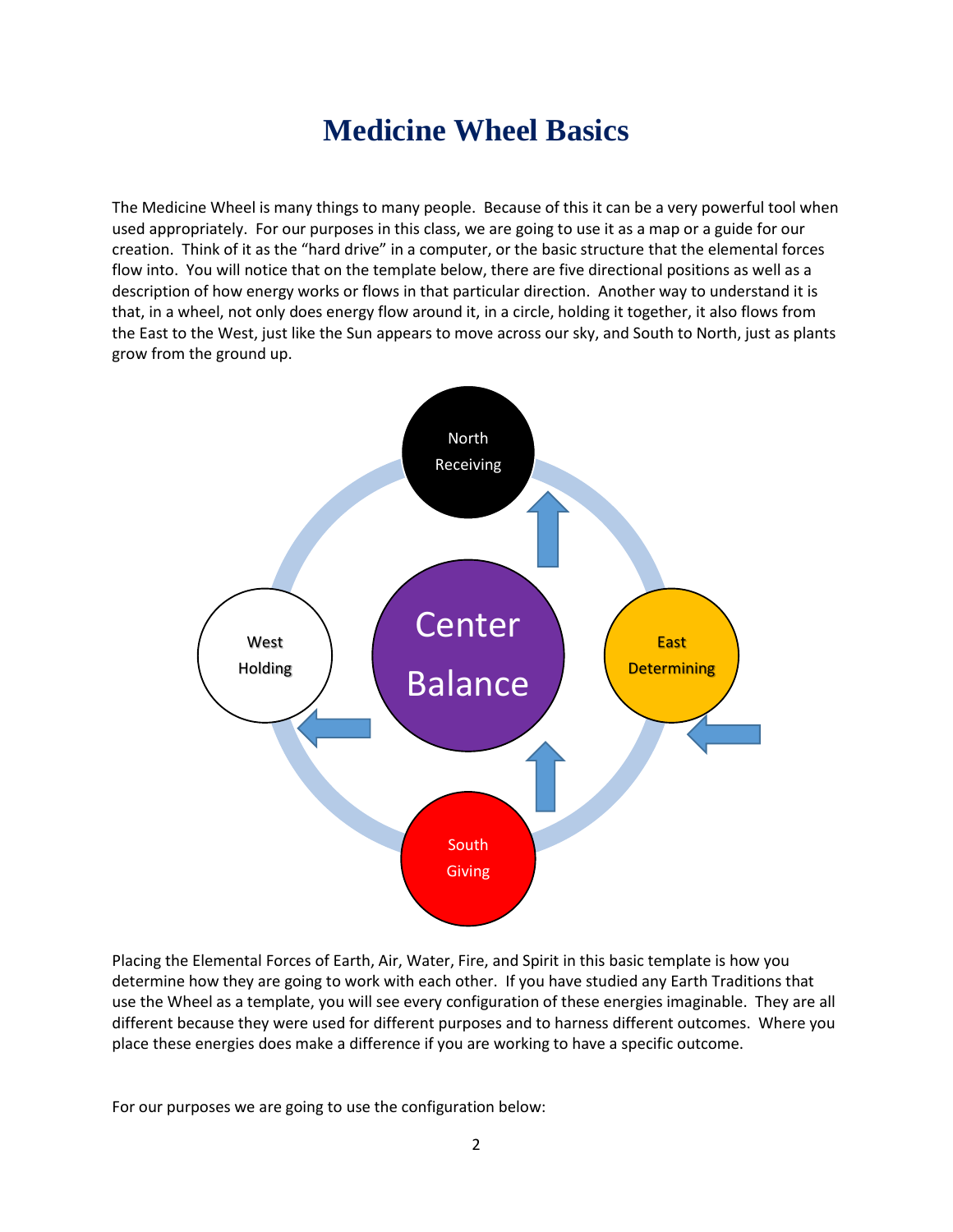### **Medicine Wheel Creation Template** 2. Earth Structure and Form 1. Spirit 4. Air 5. Fire Alginment Focused Inspired **Thoughts** with Right Action and GoalsPurpose 3. Water Clear, Clean, Current Flow of Resources

You will notice that I have numbered each of the elements since this is the order that we are going to follow.

*First*, we are going to re-align and remember our purpose for coming to the planet. We are going to define that in very concrete terms so that anytime we get distracted by the many things we are involved with we can come back an anchor ourselves to that Mission and Vision.

*Second*, we are going to determine and design the structures that are necessary for us to create a flow of individuals to us that are going to need our services.

*Third*, we are going to determine who those individuals are, what they need, and how we can meet those needs and call them to us.

*Fourth*, we are going to lay out goals and outcomes to focus our mind and work toward.

*Fifth*, we are going to decide on focused action steps that are going to give us the maximum amount of outcome for the least amount of effort. We are also going to make sure that we are doing the things that are going to bring the outcomes we desire.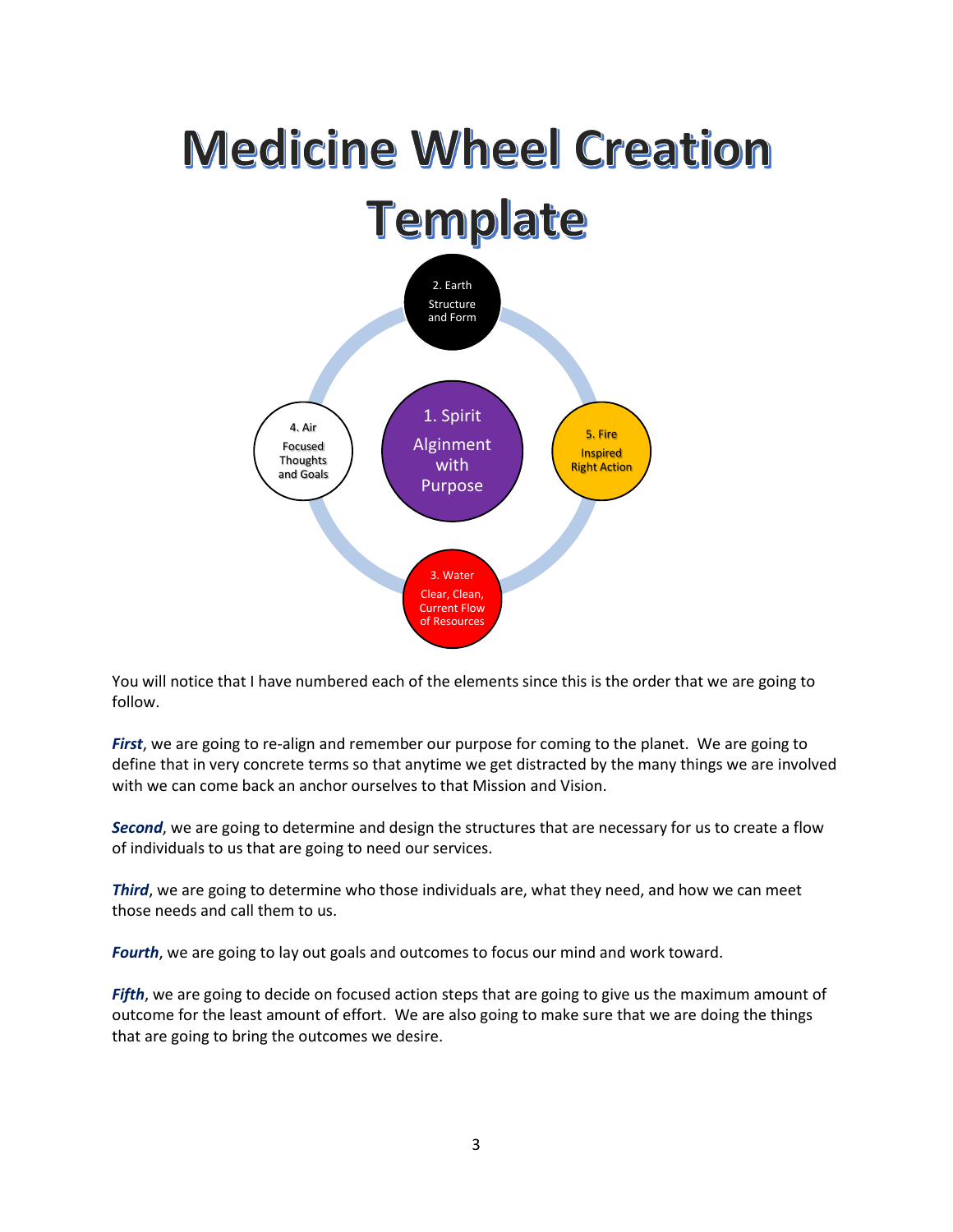## **Characteristics of the Elements**

In order to better understand why the elements fit well in this configuration and work the way they do, it is good to know a little more about them. Below is a brief description of the function and characteristics of each element.

#### **Earth – The Ability to Stand on Your Own Water – The Ability to Run Clear, Clean and**

Structure and Form **Current Energy** Beauty and Aesthetics **Ebb** and Flow Body Wisdom Nourishment Containment and Wholeness **Exercise Server and Floating Space and Floating** Foundations **Play** Grounded-ness **Power of Love** Cycles and Timing **Regeneration** Regeneration Nature Source and Source Source Source Touch and the state of the Surrender Surrender

#### **Air – The Gift of Mental Focus Fire – The Power of Action**

Breath and Communication **Breath and Communication Dynamic and Energized** Focus **Growth** Freedom and Peace **Illumination** Meditation and Prayer **Life Force** Perspective **Passion** Power of Intention **Movement and Action** Movement and Action Soaring **Soaring Radiance and Warmth** Thoughts **Sensuality** Sensuality Vibration Spark of Life Vision Transformation Whole Brain Integration Strength of Will Strength of Will

#### **Spirit – The Unified Field**

Co-Creation Connection to Higher Self Compassion Creativity and Sacred Union Desire Divine Feminine and Masculine Grace and Trust Life Purpose Personal Divinity Personal Responsibility Power of Choice\*

Abundance and Fertility Emotional Awareness and Maturity Stewardship and Tending Tending Relationship to Others and Self

\*Adapted from Elemental Forces of Creation Oracle by Lisa Michaels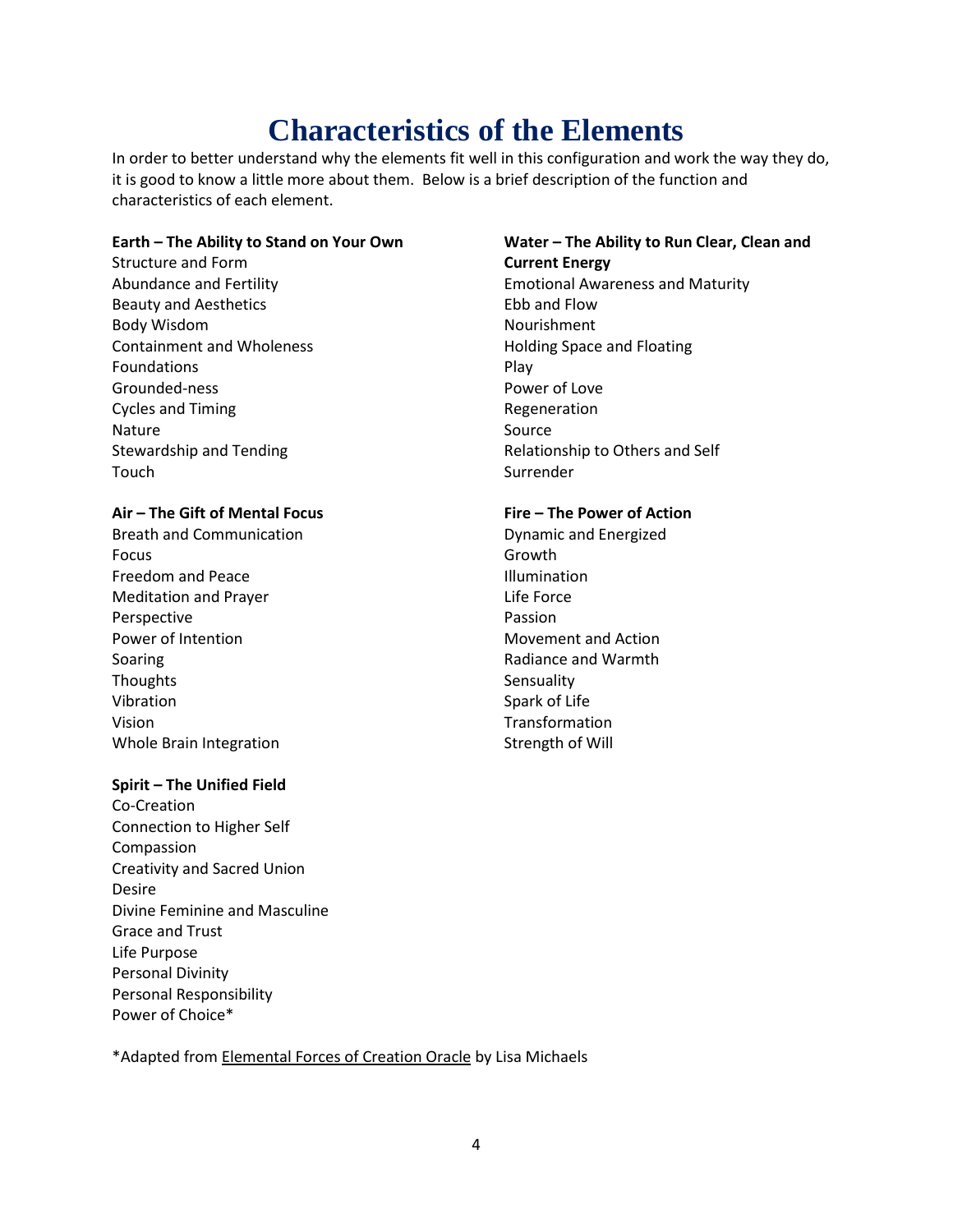## **Part I: Remember Your Mission**

*"You do not create your mission, you detect it." --Victor Frankl*

Today we are going to help you remember why you incarnated upon the planet. We are then going to put it down in writing so you can see it and remember it. To do this we are going to us the basic format of a mission and vision statement. Let's begin by learning what a Mission Statement is and what it is not.

There are three simple elements to a good mission statement:

- A mission statement should be no more than a single sentence long.
- It should be easily understood by a twelve-year old.
- It should be able to be recited by you from MEMORY at gunpoint.

#### **False Assumptions about a Mission Statement:**

- **1. My job is my mission.** Your job may be, and ideally should be part of your mission. But a mission is always larger than a job.
- **2. My role is my mission.** While roles such as mother, father, or partner can be a completely engaging task, having a role as a mission puts you in a very precarious position, because those roles change just like jobs do. It is always larger than your current role.
- **3. My "To Do" list is my mission.** Your mission is certainly much broader than the details you hae on your plate today.
- **4. I am not currently living my mission.** Many leaders do not feel powerful when, in fact, they are exercising their power to its greatest potential. It is highly probable that you are already living your mission at some level. The goal here is to extend and broaden it so you can be more aware of it. It can begin right where you are.
- **5. I am not important enough to have a mission.** Nonsense! Physicists and scientists agree that even an apparently insignificant event such as a butterfly flapping its wings in Africa can affect the atmosphere in Alaska. *Your life makes a difference!!*
- **6. My mission has to be a grand one or help a lot of people.** As we just learned, no act is insignificant.
- **7. A mission must be full of suffering.** Just the opposite is true. We gravitate toward things that excite us. That is how our mission calls to us. What a dysfunctional set-up it would be if our mission tried to beckon us through things we did not like or that caused us pain. When the teacher said, "Wear my yoke, it fits perfectly," he was indicating that a divinely ordained mission is a perfect fit.
- **8. My mission must be the same as those of my peers.** Your mission is unique to you. When developing one, it is helpful to temporarily dissociate yourself from the influence of those around you lest you become a mere follower.
- **9. Geography is destiny.** No. It is merely a technicality.
- **10. What I am doing is as close as I can get to my real mission.** You don't really believe this or you wouldn't be here. This is what this class is about.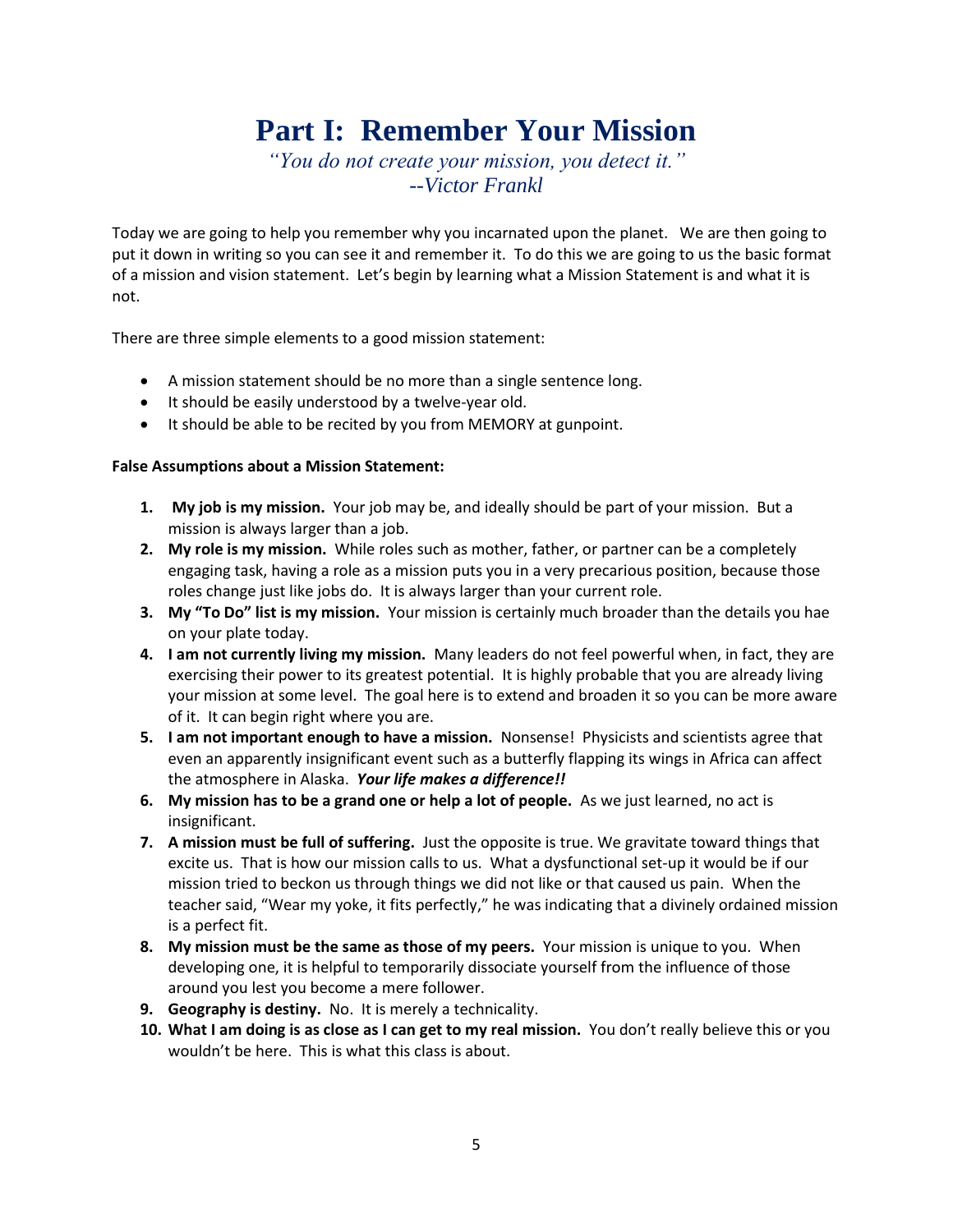Your mission will fit you perfectly. If you are constantly complaining or feel bitterness, you are probably not following your DIVINELY ordained mission. You may be following your ECONOMICALLY ordained mission or your CULTURALLY ordained mission, but not your divine one. Because bees hum while they work, they don't whine.

The following exercise are designed to help you "stalk" your divine mission. They are meant to help you remember who you are and re-acquaint you with yourself. From them we will derive your beginning Mission and Vision statements. Notice I said "beginning." These are not written in stone once they are finished. They evolve with you. These will give you one to work with and show you the process should you want to continue to work on this on your own.

#### **Reflection Exercise 1**

People say, "Oh, you are so good at..."

What are some of your talents? Name 10

Which of those have you buried?

What most excites you in or about the world?

What most angers you in or about the world?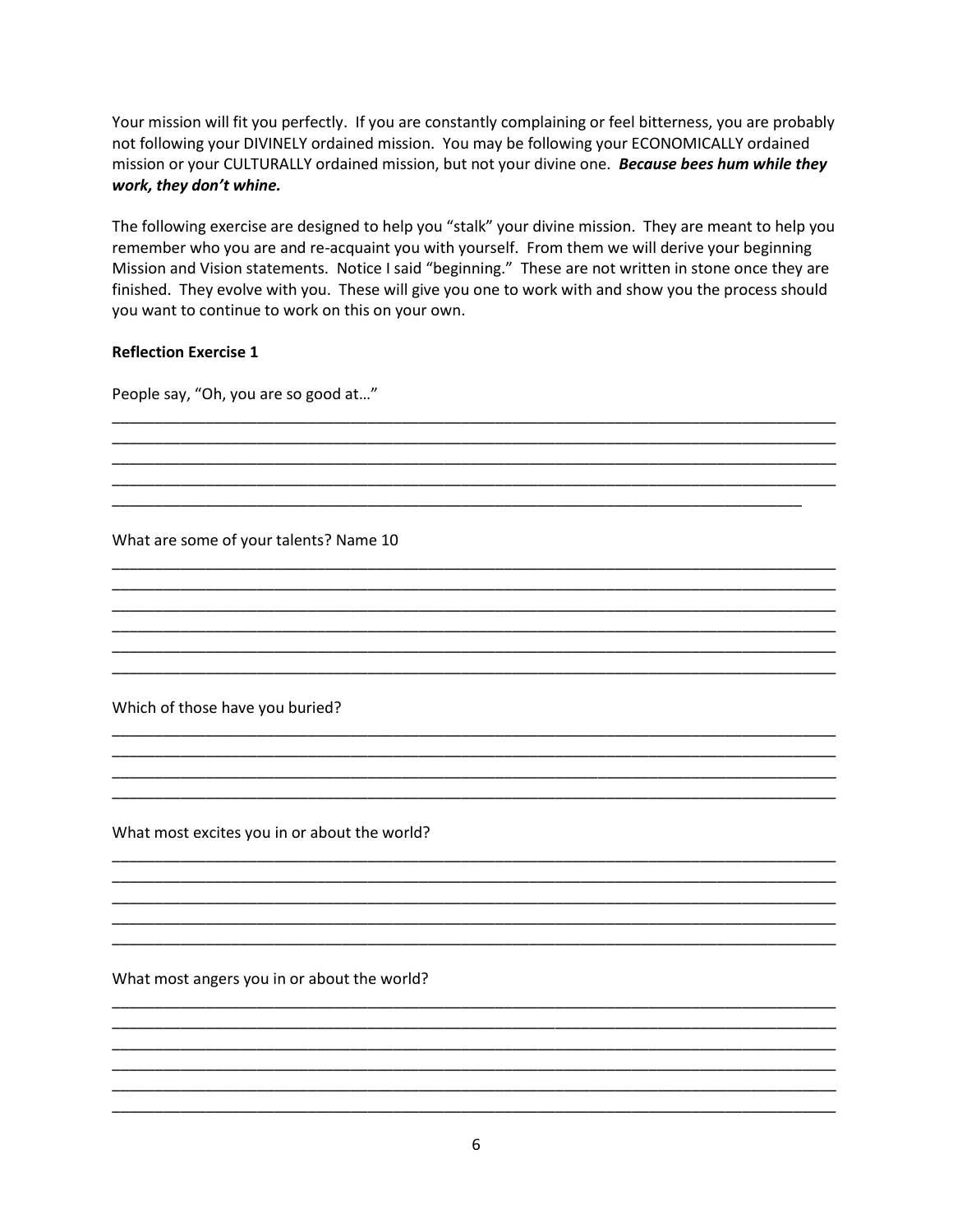If you could teach three things to others about what excites you in the world, what would you teach?

If you could convey to others three things about what angers you in the world, what would you convey?

How can you use what most excites you to affect or change what angers you? List at least seven ways.

Remember times when you were living your mission and you knew it. Describe them.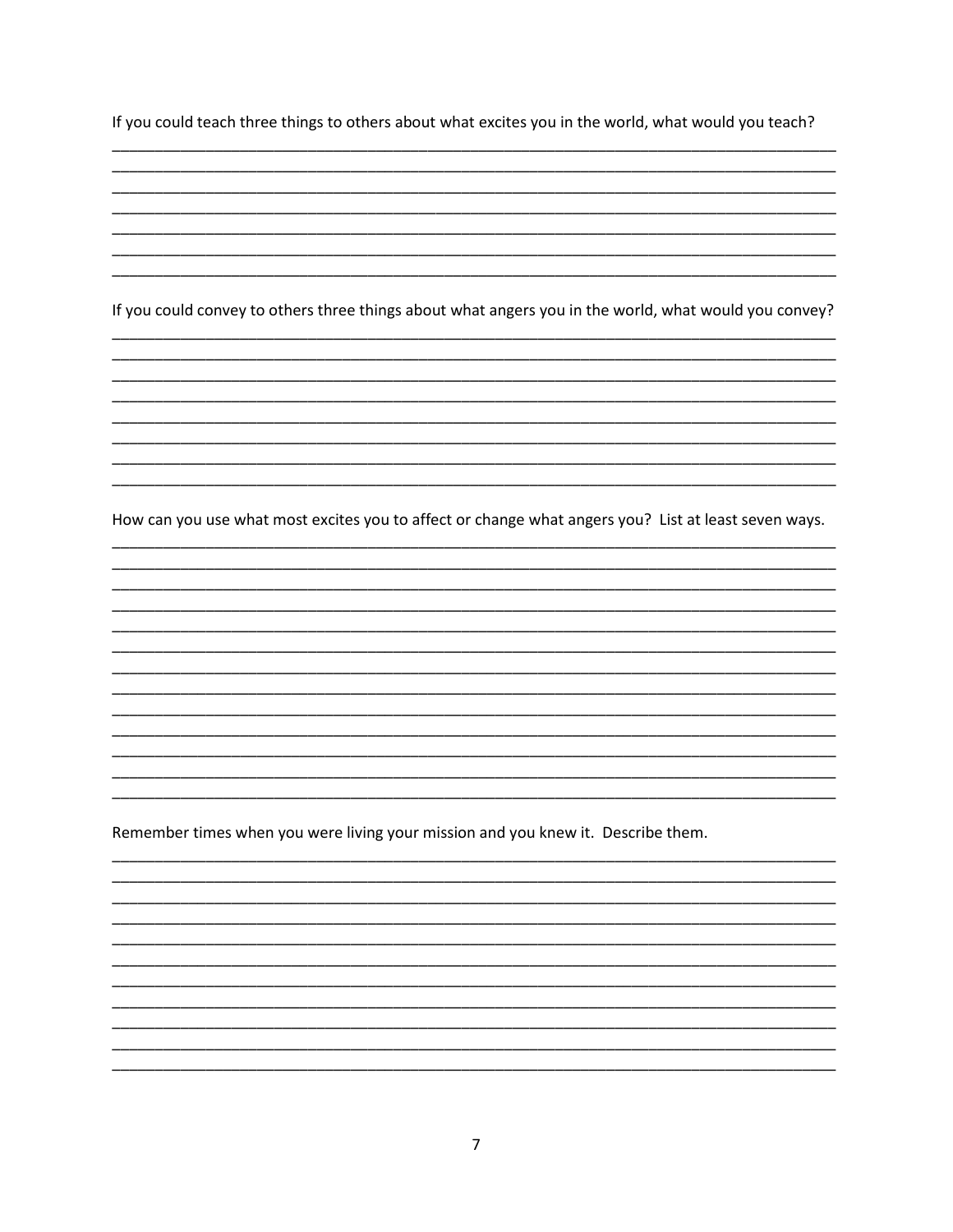#### **Reflection Exercise 2**

Below is a list of verbs. Pick out the three verbs that excite you the most. You may have to pick several and then eliminate some. You can only use three.

| Accomplish     | Acquire        | Adopt         | Advance         | Affect       |
|----------------|----------------|---------------|-----------------|--------------|
| Alleviate      | Amplify        | Appreciate    | Ascend          | Associate    |
| Affirm         | <b>Believe</b> | <b>Bestow</b> | <b>Brighten</b> | <b>Build</b> |
| Call           | Cause          | Choose        | Claim           | Collect      |
| Combine        | Command        | Compel        | Complete        | Communicate  |
| Complete       | Compliment     | Compose       | Conceive        | Confirm      |
| Connect        | Consider       | Construct     | Contract        | Continue     |
| Counsel        | Create         | Decide        | Defend          | Delight      |
| Deliver        | Demonstrate    | Devise        | <b>Direct</b>   | Discover     |
| <b>Discuss</b> | Distribute     | <b>Draft</b>  | <b>Drive</b>    | Educate      |
| Elect          | Embrace        | Encourage     | Endow           | Engage       |
| Engineer       | Enhance        | Enlighten     | Enlist          | Enliven      |
| Entertain      | Enthuse        | Evaluate      | Excite          | Explore      |
| <b>Express</b> | Extend         | Facilitate    | Finance         | Forgive      |
| Foster         | Franchise      | Further       | Gather          | Generate     |
| Give           | Grant          | Heal          | Hold            | Harness      |
| Host           | Identify       | Illuminate    | Implement       | Improve      |
| Improvise      | Inspire        | Integrate     | Involve         | Keep         |
| Know           | Labor          | Launch        | Lead            | Light        |
| Live           | Love           | Make          | Manifest        | Master       |
| Mature         | Measure        | Meditate      | Model           | Mold         |
| Motivate       | Move           | Negotiate     | Nurture         | Open         |
| Organize       | Participate    | Pass          | Perform         | Persuade     |
| Play           | Possess        | Practice      | Praise          | Prepare      |
| Present        | Produce        | Progress      | Promise         | Promote      |
| Provide        | Pursue         | Realize       | Receive         | Reclaim      |
| Reduce         | Refine         | Reflect       | Reform          | Regard       |
| Relate         | Relax          | Release       | Rely            | Remember     |
| Renew          | Resonate       | Respect       | Restore         | Return       |
| Revise         | Sacrifice      | Safeguard     | Satisfy         | Save         |
| Sell           | Serve          | Share         | Speak           | Stand        |
| Summon         | Support        | Surrender     | Sustain         | <b>Take</b>  |
| Tap            | Team           | Touch         | Trade           | Translate    |
| Travel         | Understand     | Use           | Utilize         | Validate     |
| Value          | Venture        | Verbalize     | Volunteer       | Work         |
| Worship        | Write          | Yield         | Imbue           | Ignite       |

Please feel free to use others that you think of as you look over this list. Write down your three most meaningful, purposeful and exciting verbs here:

\_\_\_\_\_\_\_\_\_\_\_\_\_\_\_\_\_\_\_\_\_\_\_\_\_\_\_\_\_\_ \_\_\_\_\_\_\_\_\_\_\_\_\_\_\_\_\_\_\_\_\_\_\_\_\_\_\_\_ \_\_\_\_\_\_\_\_\_\_\_\_\_\_\_\_\_\_\_\_\_\_\_\_\_

These verbs are Piece Number One.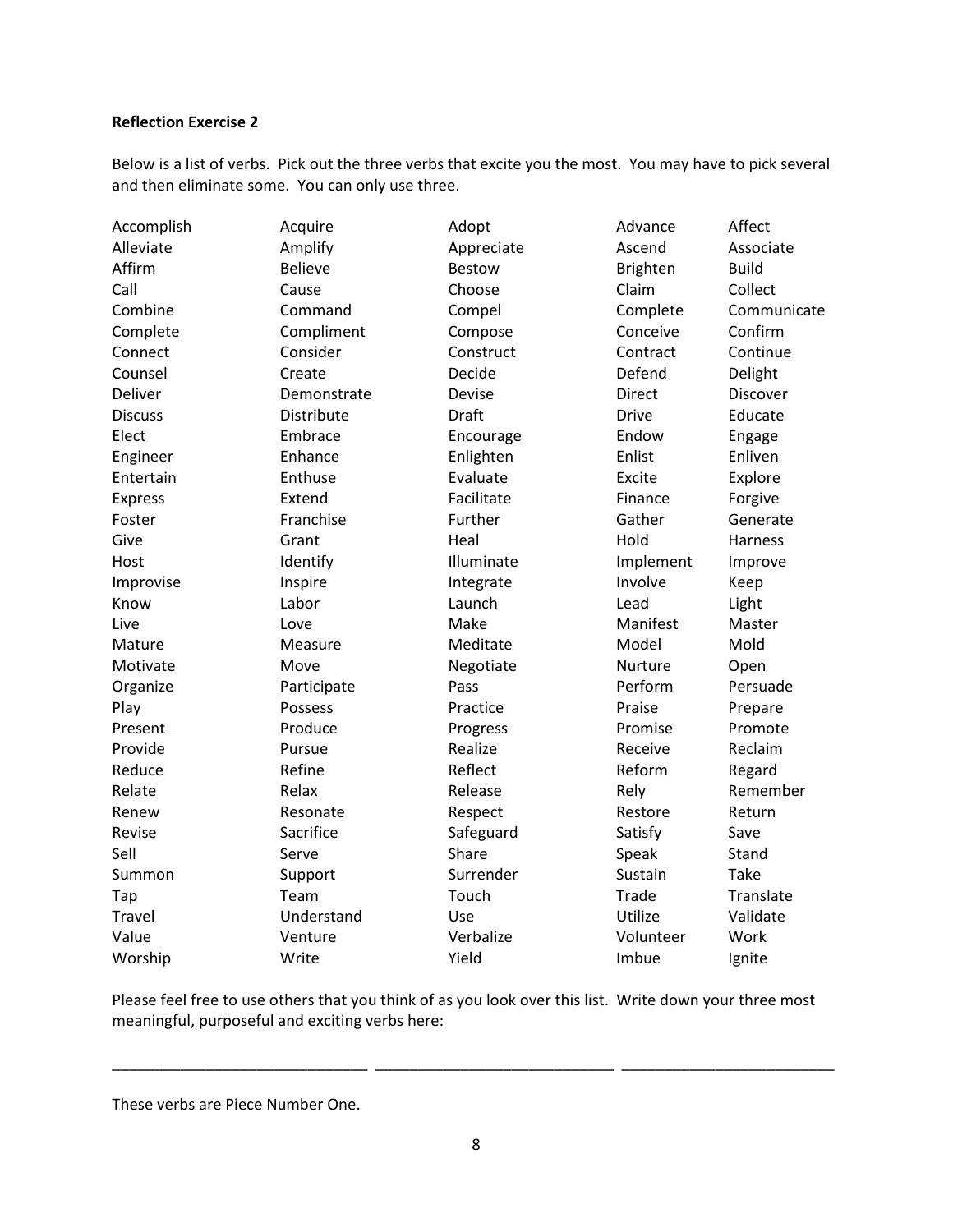#### **Reflection Exercise 3**

What do you stand for? What principle cause, value, or purpose would you be willing to defend to the death or devote your life to? What are you passionate about? For example, some people's key phrase or value might be "joy" or "service" or "justice" or "family" or "equality" or "creativity" or "freedom" or "faith" or spirituality" or "excellence." You will know it when you put it down because it will resonate with you. It will describe you perfectly. For instance, mine is "empowerment through Spiritual Connection." Write the word or phrase here:

\_\_\_\_\_\_\_\_\_\_\_\_\_\_\_\_\_\_\_\_\_\_\_\_\_\_\_\_\_\_\_\_\_\_\_\_\_\_\_\_\_\_\_\_\_\_\_\_\_\_\_\_\_\_\_\_\_\_\_\_\_\_\_\_\_\_\_\_\_\_\_\_\_\_\_\_\_\_\_\_\_\_\_\_\_

This is Piece Number Two.

#### **Reflection Exercise 4**

Who are you here to help? Every mission implies that someone will be helped, a nation will be freed, a bird will be returned to its nest again, a child will have a new image of what parental love can be. Whom is it that you were sent here to help? The more specific you can be, the more focused and powerful will be your energy. So now is the time to focus on WHOM you really want to help. Below is a list of groups and/or causes to help you think creatively. Please do not feel limited to this list.

| Animals              | Environment             | <b>Family Issues</b>   | Education       | Media              |
|----------------------|-------------------------|------------------------|-----------------|--------------------|
| <b>Health Care</b>   | Elderly                 | Children               | The Poor        | Homeless           |
| Immigration          | Energy                  | Agriculture            | Parks & Rec     | Veterans           |
| Nutrition            | Justice System          | Law                    | <b>Politics</b> | Government         |
| Youth                | Roads & Bridges         | <b>Business</b>        | Non-Profits     | Churches           |
| Synagogues           | Substance Abuse         | Spirituality           | <b>Disease</b>  | <b>Disabled</b>    |
| <b>Public Safety</b> | Human Development       | <b>Infants</b>         | Child Care      | Justice            |
| Home Health          | <b>Child Protection</b> | <b>Water Rights</b>    | Tourism         | Defense            |
| Animal Care          | Animal rights           | <b>Labor Relations</b> | Literacy        | Civil Rights       |
| Border Issues        | <b>Space Exploring</b>  | Fashion                | Art             | Sexuality          |
| <b>Books</b>         | Knowledge               | Music                  | <b>Movies</b>   | Design             |
| Technology           | Sports                  | Food                   | Administration  | Management         |
| Construction         | Labor Relations         | Travel                 | Finance         | <b>Real Estate</b> |
| Printing             | Publishing              | Religion               | Spirituality    | Research           |
| <b>Biotech</b>       | Community Develop.      | Women's Issues         | Gardening       | Ecology            |

Pick the one group, entity or cause you would most like to help or impact in a positive way. Write down that cause, entity, or group's name here. Remember the above list is just to stimulate thought. Please feel free to choose anything you are the most passionate about helping.

\_\_\_\_\_\_\_\_\_\_\_\_\_\_\_\_\_\_\_\_\_\_\_\_\_\_\_\_\_\_\_\_\_\_\_\_\_\_\_\_\_\_\_\_\_\_\_\_\_\_\_\_\_\_\_\_\_\_\_\_\_\_\_\_\_\_\_\_\_\_\_\_\_\_\_\_\_\_\_\_\_\_\_\_\_

This is piece number three.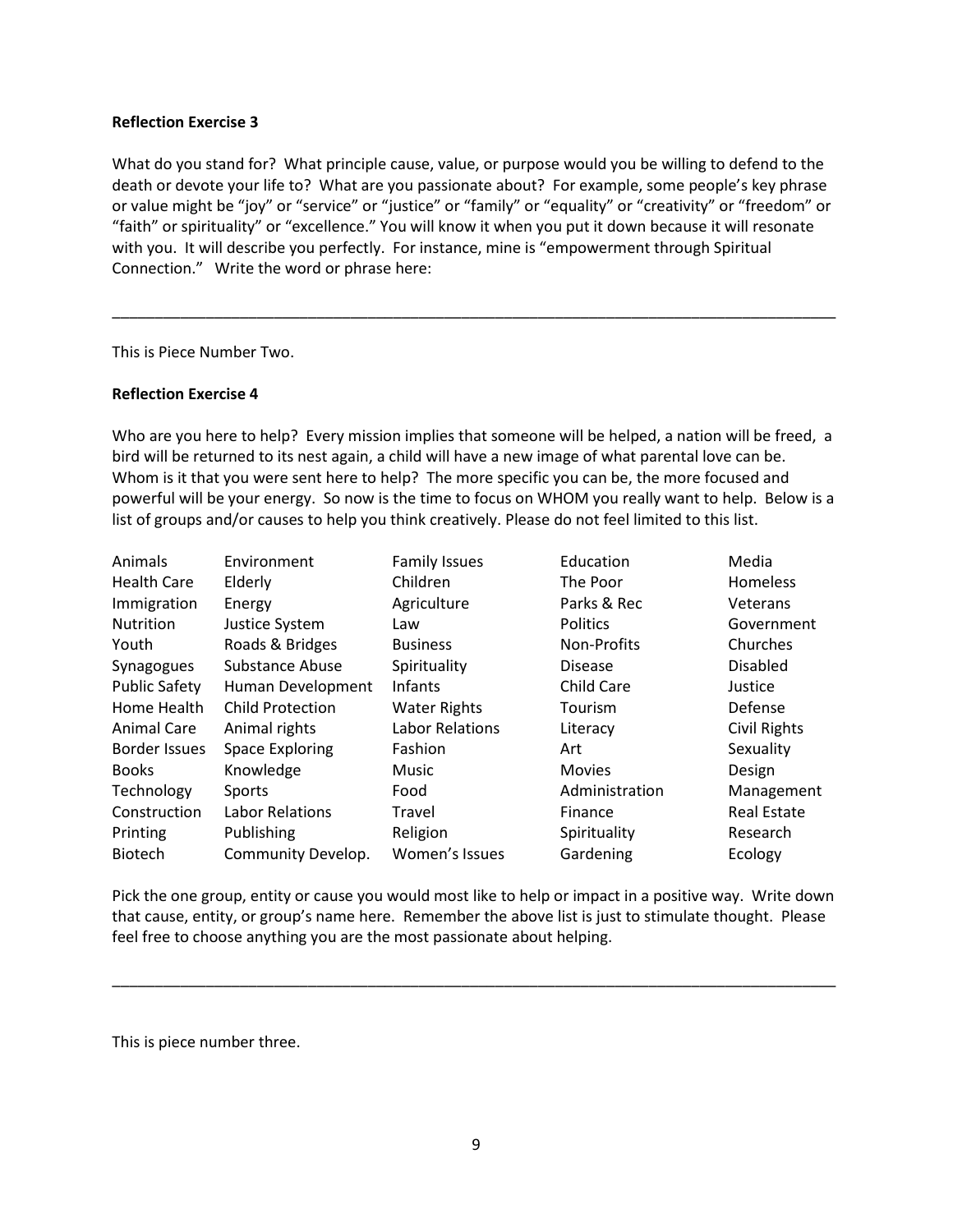The formula for your mission statement is  $1 + 2$  to, for, or with 3.

#### **My mission is to:**

 $\Box$ , and

\_\_\_\_\_\_\_\_\_\_\_\_\_\_\_\_\_\_\_\_\_\_\_\_\_\_\_\_\_\_ (your three verbs)

\_\_\_\_\_\_\_\_\_\_\_\_\_\_\_\_\_\_\_\_\_\_\_\_\_\_\_\_\_\_\_\_\_\_\_\_\_\_\_\_\_\_\_\_ (your core value or values)

to, for, or with

\_\_\_\_\_\_\_\_\_\_\_\_\_\_\_\_\_\_\_\_\_\_\_\_\_\_\_\_\_\_\_\_\_\_\_\_\_\_\_\_\_\_\_\_\_\_\_\_\_\_\_\_\_\_\_\_\_\_\_\_\_\_\_\_\_\_\_ (the group/cause which most moves/excites you)

As you work, please remember:

- A good mission statement will be inspiring, exciting, clear, and engaging.
- It will be specific to you and your particular enthusiasm, gifts, and talents.
- It should be broad enough to encompass a lifetime of activities. (Jesus's Mission Statement was "…to give life, and give it more abundantly.")
- It should be powerful and encompassing and cover both work and personal life.
- It centers around the process of what you need to be doing, not the end result.
- You can't get it wrong. If it is not right, you will be guided to what is.

#### **Some Examples:**

To create, nurture, and maintain an environment of growth, challenge, and unlimited potential for all those around me.

To inhale every sunrise, and look under every rock for the joy life has to offer.

To uphold, discover, and support trust, honesty, and integrity in all relationships.

To ignite, inspire, and restore Spiritual Connection and Right Relationship with the Earth in those whose lives I touch.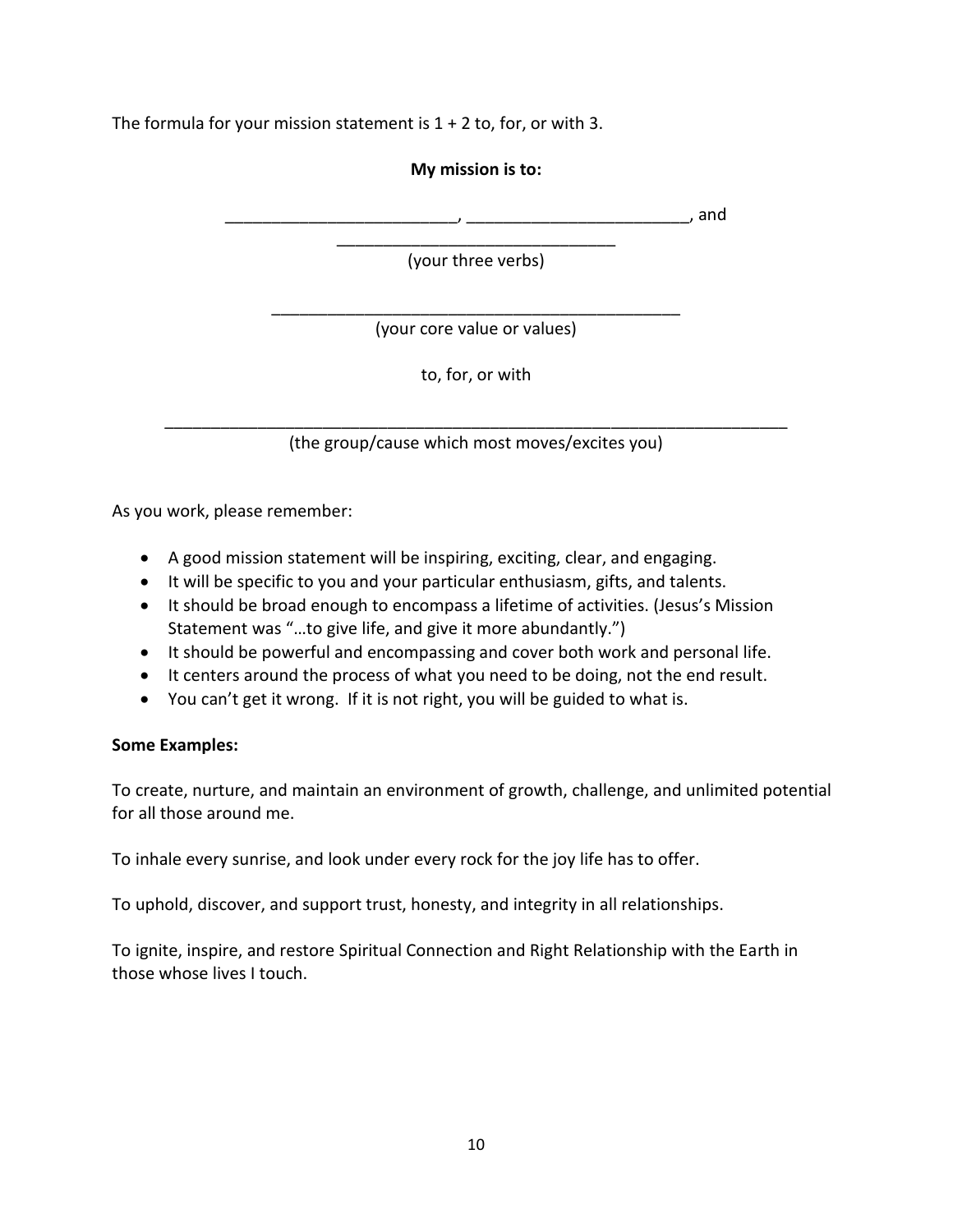| <b>Mission Statement</b> |  |  |  |  |  |
|--------------------------|--|--|--|--|--|
|                          |  |  |  |  |  |
|                          |  |  |  |  |  |
|                          |  |  |  |  |  |
|                          |  |  |  |  |  |
|                          |  |  |  |  |  |
|                          |  |  |  |  |  |
|                          |  |  |  |  |  |
|                          |  |  |  |  |  |
|                          |  |  |  |  |  |
|                          |  |  |  |  |  |
|                          |  |  |  |  |  |
|                          |  |  |  |  |  |
|                          |  |  |  |  |  |
|                          |  |  |  |  |  |
|                          |  |  |  |  |  |
|                          |  |  |  |  |  |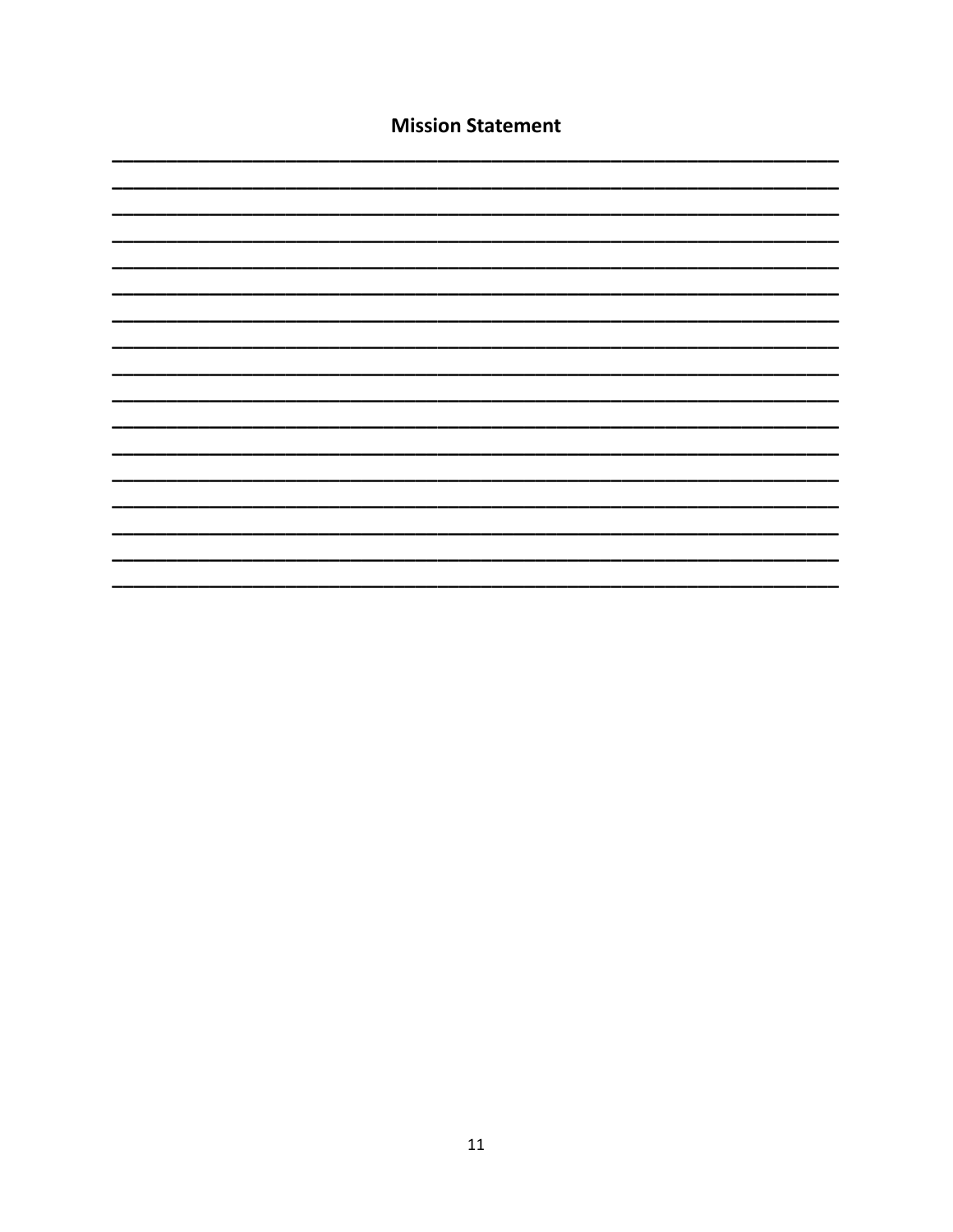### **The Vision Statement**

*"Not to have your own vision is to live somebody else's." --Laurie Beth Jones*

While a mission statement is centered around the process of what you need to be doing, a vision statement is *the end result.* The vision is what will keep you going when the mission statement feels too big to ever accomplish. It is what many trainers call, "Your Why." Some key things to remember…

- Write it down! Keep it where you can see it everyday.
- Always write it in present tense, as if it is happening now!
- It covers a variety of activities.
- It is filled with descriptive details that anchor it to reality. Consider making a collage or some kind of creative work to further allow your subconscious to get in on the action.

The following is an exercise that will help you create vision statements. Remember, your point of power may very well be when you discover *what you don't want.*

Who is living the life you most envy? This could be several people, depending on the portion of their life you are most envious of. List them and what you envy about them.

\_\_\_\_\_\_\_\_\_\_\_\_\_\_\_\_\_\_\_\_\_\_\_\_\_\_\_\_\_\_\_\_\_\_\_\_\_\_\_\_\_\_\_\_\_\_\_\_\_\_\_\_\_\_\_\_\_\_\_\_\_\_\_\_\_\_\_\_\_\_\_\_\_\_\_\_\_\_\_\_\_\_\_\_\_

\_\_\_\_\_\_\_\_\_\_\_\_\_\_\_\_\_\_\_\_\_\_\_\_\_\_\_\_\_\_\_\_\_\_\_\_\_\_\_\_\_\_\_\_\_\_\_\_\_\_\_\_\_\_\_\_\_\_\_\_\_\_\_\_\_\_\_\_\_\_\_\_\_\_\_\_\_\_\_\_\_\_\_\_\_ \_\_\_\_\_\_\_\_\_\_\_\_\_\_\_\_\_\_\_\_\_\_\_\_\_\_\_\_\_\_\_\_\_\_\_\_\_\_\_\_\_\_\_\_\_\_\_\_\_\_\_\_\_\_\_\_\_\_\_\_\_\_\_\_\_\_\_\_\_\_\_\_\_\_\_\_\_\_\_\_\_\_\_\_\_ \_\_\_\_\_\_\_\_\_\_\_\_\_\_\_\_\_\_\_\_\_\_\_\_\_\_\_\_\_\_\_\_\_\_\_\_\_\_\_\_\_\_\_\_\_\_\_\_\_\_\_\_\_\_\_\_\_\_\_\_\_\_\_\_\_\_\_\_\_\_\_\_\_\_\_\_\_\_\_\_\_\_\_\_\_

\_\_\_\_\_\_\_\_\_\_\_\_\_\_\_\_\_\_\_\_\_\_\_\_\_\_\_\_\_\_\_\_\_\_\_\_\_\_\_\_\_\_\_\_\_\_\_\_\_\_\_\_\_\_\_\_\_\_\_\_\_\_\_\_\_\_\_\_\_\_\_\_\_\_\_\_\_\_\_\_\_\_\_\_\_ \_\_\_\_\_\_\_\_\_\_\_\_\_\_\_\_\_\_\_\_\_\_\_\_\_\_\_\_\_\_\_\_\_\_\_\_\_\_\_\_\_\_\_\_\_\_\_\_\_\_\_\_\_\_\_\_\_\_\_\_\_\_\_\_\_\_\_\_\_\_\_\_\_\_\_\_\_\_\_\_\_\_\_\_\_ \_\_\_\_\_\_\_\_\_\_\_\_\_\_\_\_\_\_\_\_\_\_\_\_\_\_\_\_\_\_\_\_\_\_\_\_\_\_\_\_\_\_\_\_\_\_\_\_\_\_\_\_\_\_\_\_\_\_\_\_\_\_\_\_\_\_\_\_\_\_\_\_\_\_\_\_\_\_\_\_\_\_\_\_\_ \_\_\_\_\_\_\_\_\_\_\_\_\_\_\_\_\_\_\_\_\_\_\_\_\_\_\_\_\_\_\_\_\_\_\_\_\_\_\_\_\_\_\_\_\_\_\_\_\_\_\_\_\_\_\_\_\_\_\_\_\_\_\_\_\_\_\_\_\_\_\_\_\_\_\_\_\_\_\_\_\_\_\_\_\_

\_\_\_\_\_\_\_\_\_\_\_\_\_\_\_\_\_\_\_\_\_\_\_\_\_\_\_\_\_\_\_\_\_\_\_\_\_\_\_\_\_\_\_\_\_\_\_\_\_\_\_\_\_\_\_\_\_\_\_\_\_\_\_\_\_\_\_\_\_\_\_\_\_\_\_\_\_\_\_\_\_\_\_\_\_ \_\_\_\_\_\_\_\_\_\_\_\_\_\_\_\_\_\_\_\_\_\_\_\_\_\_\_\_\_\_\_\_\_\_\_\_\_\_\_\_\_\_\_\_\_\_\_\_\_\_\_\_\_\_\_\_\_\_\_\_\_\_\_\_\_\_\_\_\_\_\_\_\_\_\_\_\_\_\_\_\_\_\_\_\_ \_\_\_\_\_\_\_\_\_\_\_\_\_\_\_\_\_\_\_\_\_\_\_\_\_\_\_\_\_\_\_\_\_\_\_\_\_\_\_\_\_\_\_\_\_\_\_\_\_\_\_\_\_\_\_\_\_\_\_\_\_\_\_\_\_\_\_\_\_\_\_\_\_\_\_\_\_\_\_\_\_\_\_\_\_

\_\_\_\_\_\_\_\_\_\_\_\_\_\_\_\_\_\_\_\_\_\_\_\_\_\_\_\_\_\_\_\_\_\_\_\_\_\_\_\_\_\_\_\_\_\_\_\_\_\_\_\_\_\_\_\_\_\_\_\_\_\_\_\_\_\_\_\_\_\_\_\_\_\_\_\_\_\_\_\_\_\_\_\_\_ \_\_\_\_\_\_\_\_\_\_\_\_\_\_\_\_\_\_\_\_\_\_\_\_\_\_\_\_\_\_\_\_\_\_\_\_\_\_\_\_\_\_\_\_\_\_\_\_\_\_\_\_\_\_\_\_\_\_\_\_\_\_\_\_\_\_\_\_\_\_\_\_\_\_\_\_\_\_\_\_\_\_\_\_\_ \_\_\_\_\_\_\_\_\_\_\_\_\_\_\_\_\_\_\_\_\_\_\_\_\_\_\_\_\_\_\_\_\_\_\_\_\_\_\_\_\_\_\_\_\_\_\_\_\_\_\_\_\_\_\_\_\_\_\_\_\_\_\_\_\_\_\_\_\_\_\_\_\_\_\_\_\_\_\_\_\_\_\_\_\_ \_\_\_\_\_\_\_\_\_\_\_\_\_\_\_\_\_\_\_\_\_\_\_\_\_\_\_\_\_\_\_\_\_\_\_\_\_\_\_\_\_\_\_\_\_\_\_\_\_\_\_\_\_\_\_\_\_\_\_\_\_\_\_\_\_\_\_\_\_\_\_\_\_\_\_\_\_\_\_\_\_\_\_\_\_ \_\_\_\_\_\_\_\_\_\_\_\_\_\_\_\_\_\_\_\_\_\_\_\_\_\_\_\_\_\_\_\_\_\_\_\_\_\_\_\_\_\_\_\_\_\_\_\_\_\_\_\_\_\_\_\_\_\_\_\_\_\_\_\_\_\_\_\_\_\_\_\_\_\_\_\_\_\_\_\_\_\_\_\_\_ \_\_\_\_\_\_\_\_\_\_\_\_\_\_\_\_\_\_\_\_\_\_\_\_\_\_\_\_\_\_\_\_\_\_\_\_\_\_\_\_\_\_\_\_\_\_\_\_\_\_\_\_\_\_\_\_\_\_\_\_\_\_\_\_\_\_\_\_\_\_\_\_\_\_\_\_\_\_\_\_\_\_\_\_\_ \_\_\_\_\_\_\_\_\_\_\_\_\_\_\_\_\_\_\_\_\_\_\_\_\_\_\_\_\_\_\_\_\_\_\_\_\_\_\_\_\_\_\_\_\_\_\_\_\_\_\_\_\_\_\_\_\_\_\_\_\_\_\_\_\_\_\_\_\_\_\_\_\_\_\_\_\_\_\_\_\_\_\_\_\_ \_\_\_\_\_\_\_\_\_\_\_\_\_\_\_\_\_\_\_\_\_\_\_\_\_\_\_\_\_\_\_\_\_\_\_\_\_\_\_\_\_\_\_\_\_\_\_\_\_\_\_\_\_\_\_\_\_\_\_\_\_\_\_\_\_\_\_\_\_\_\_\_\_\_\_\_\_\_\_\_\_\_\_\_\_

Describe what you think it feels like.

Who is doing the kind of work you most wish you could be doing?

Describe what their work life must be like.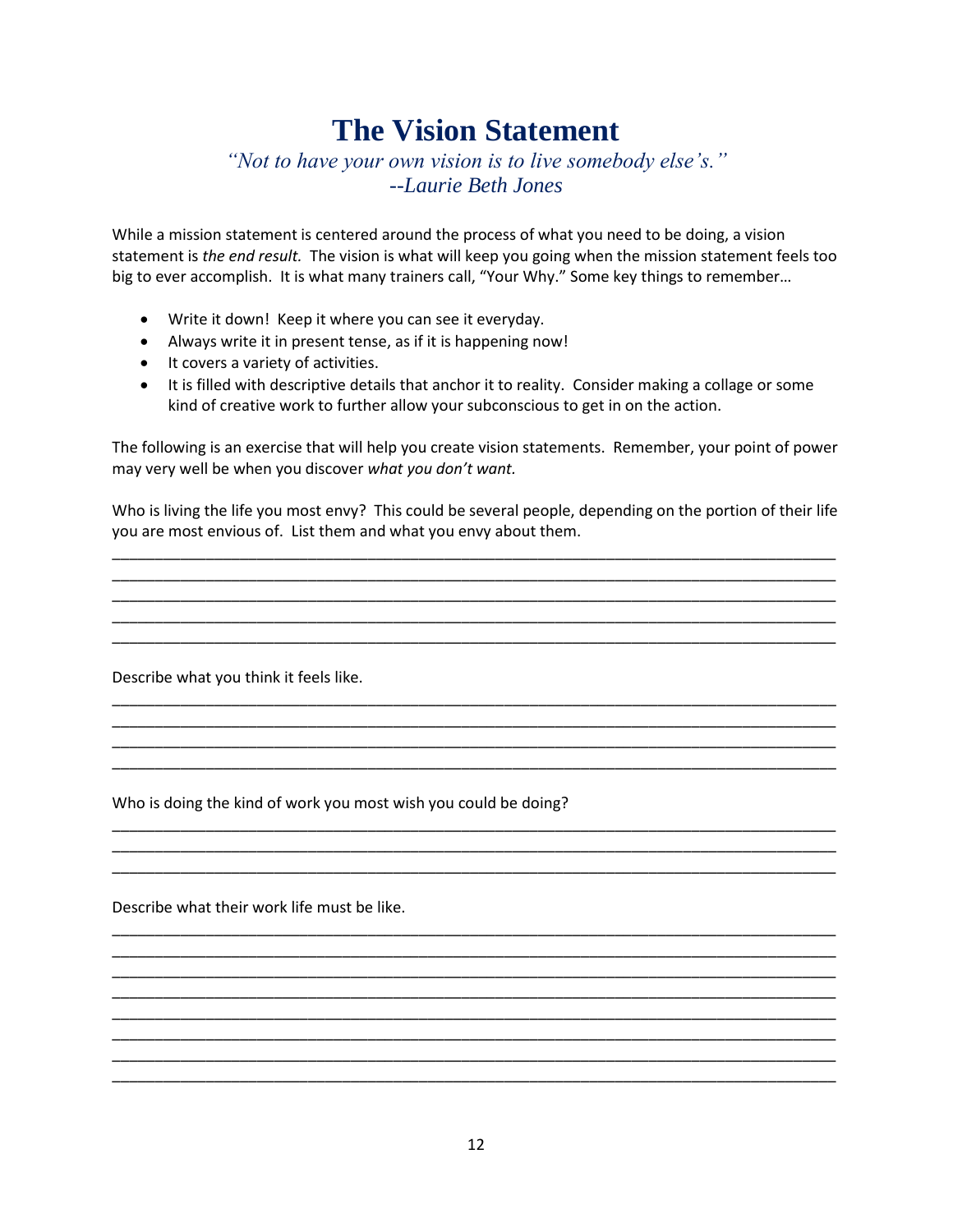What do you most want to change about your current situation? What are your most pressing problems/concerns? (ie: your financial situation, your job, need for more money for retirement, feeling overwhelmed and stressed, time with family, boredom, etc.)

Write down everything you would change if you could:-

When you look at the previous list, what FEELINGS are you experiencing because of these challenges? (ie: stress, guilt, anxiety, fear, frustration, loneliness, apathy, depression, etc.) Make a note of all the common feelings you are currently feeling - this is important because our emotions drive us so strongly.-

Instead of the challenges you listed previously, what experiences or results would you rather be experiencing?...What goals and dreams would you love to accomplish in your life assuming anything is possible. Be as specific as you can and be sure you are stating a positive result (not debt-free, you want to have  $\zeta$  \_\_\_\_\_\_\_\_\_\_\_\_\_\_\_.)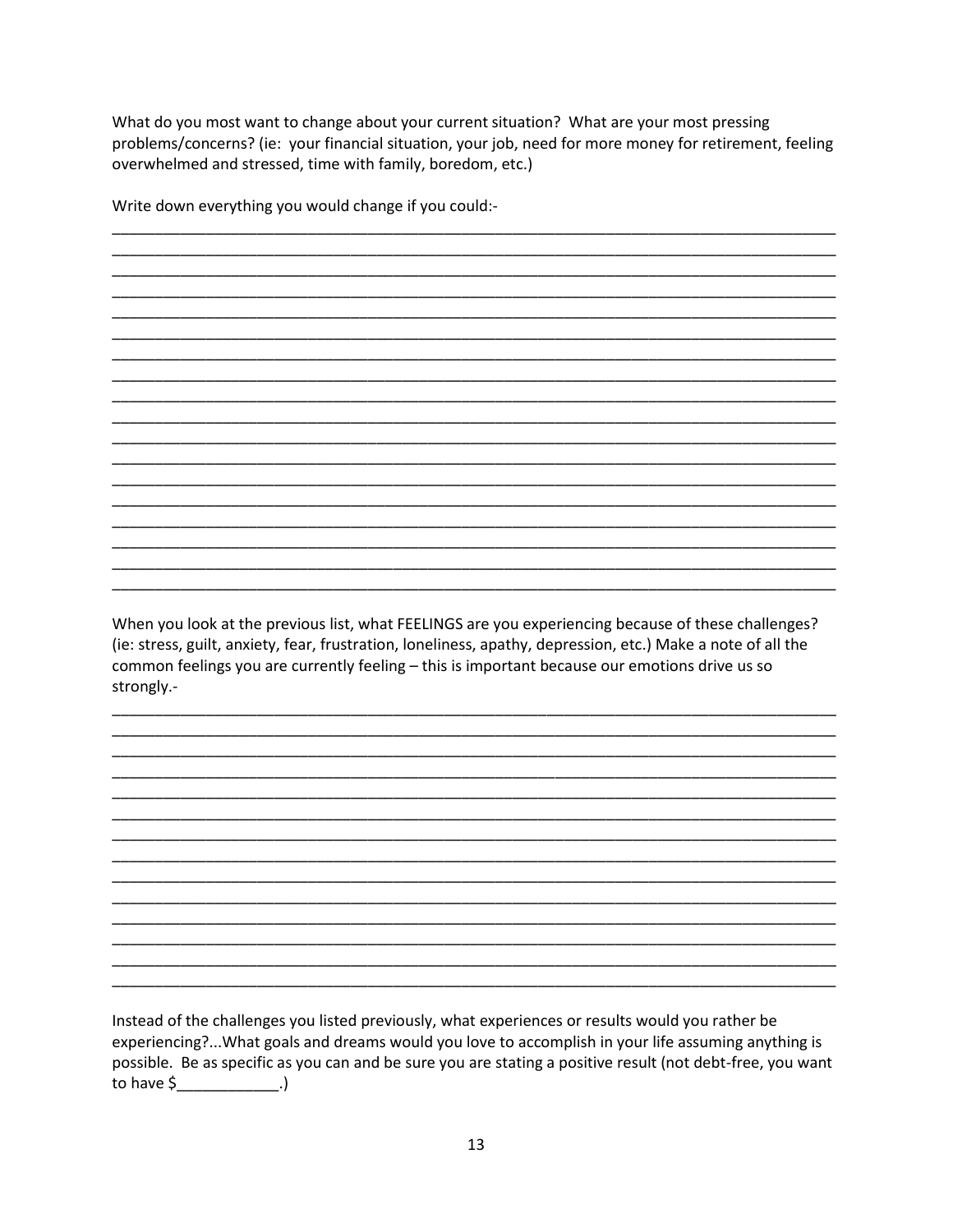When you look at this list, what feelings do you expect to experience as a result of accomplishing these results or having these experiences?

If you only had six healthy months left to live, what would they look like?

What do you want more of... In your relationships

In your work

What do you want less of... In your relationships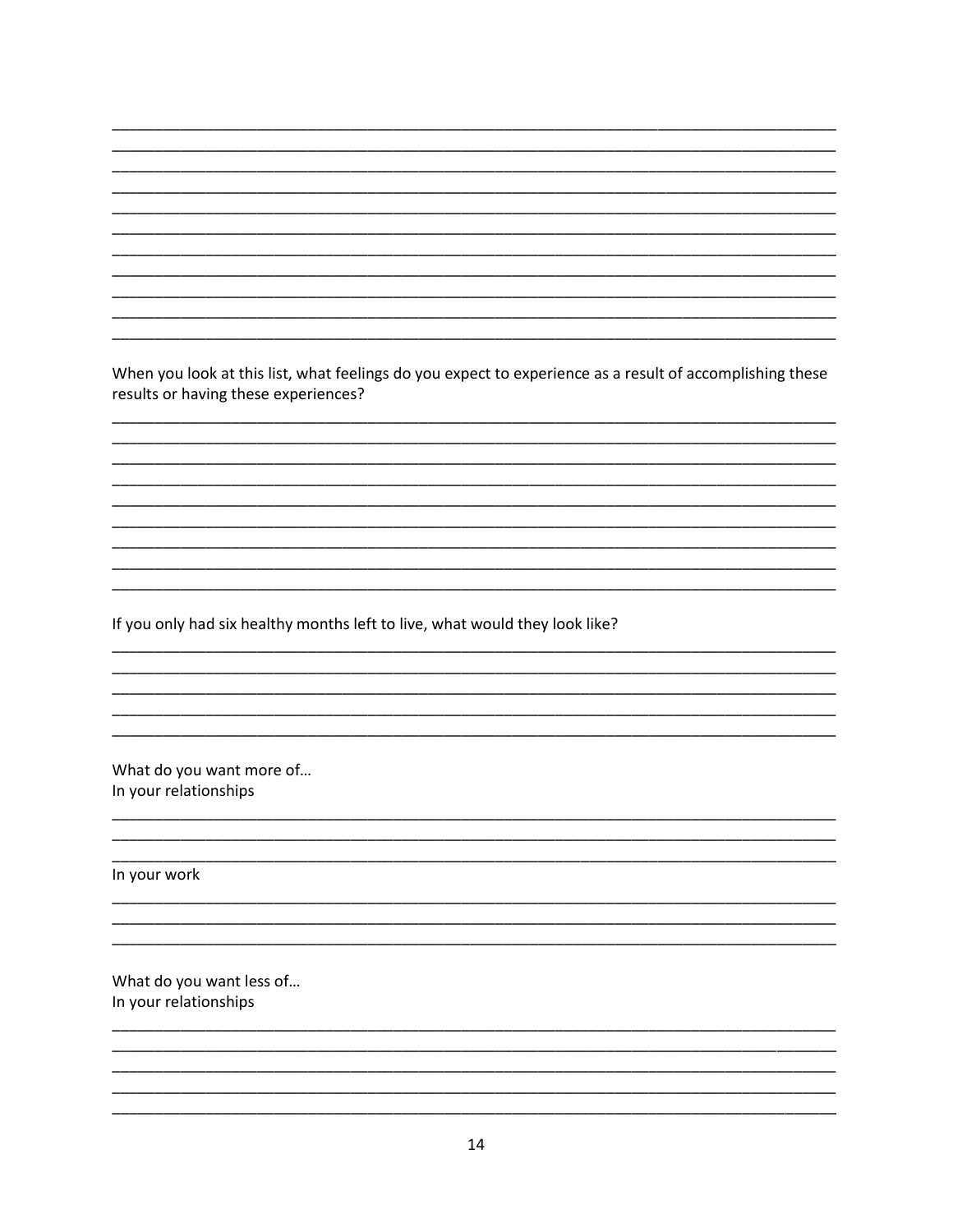In your work

Describe your ideal work setting:

Describe your ideal work day:

Describe your ideal co-workers:

If money were no object, what would you be doing with your life?

What would you do if you were ten times bolder? In you primary love relationship

In your work setting

In your community

In your family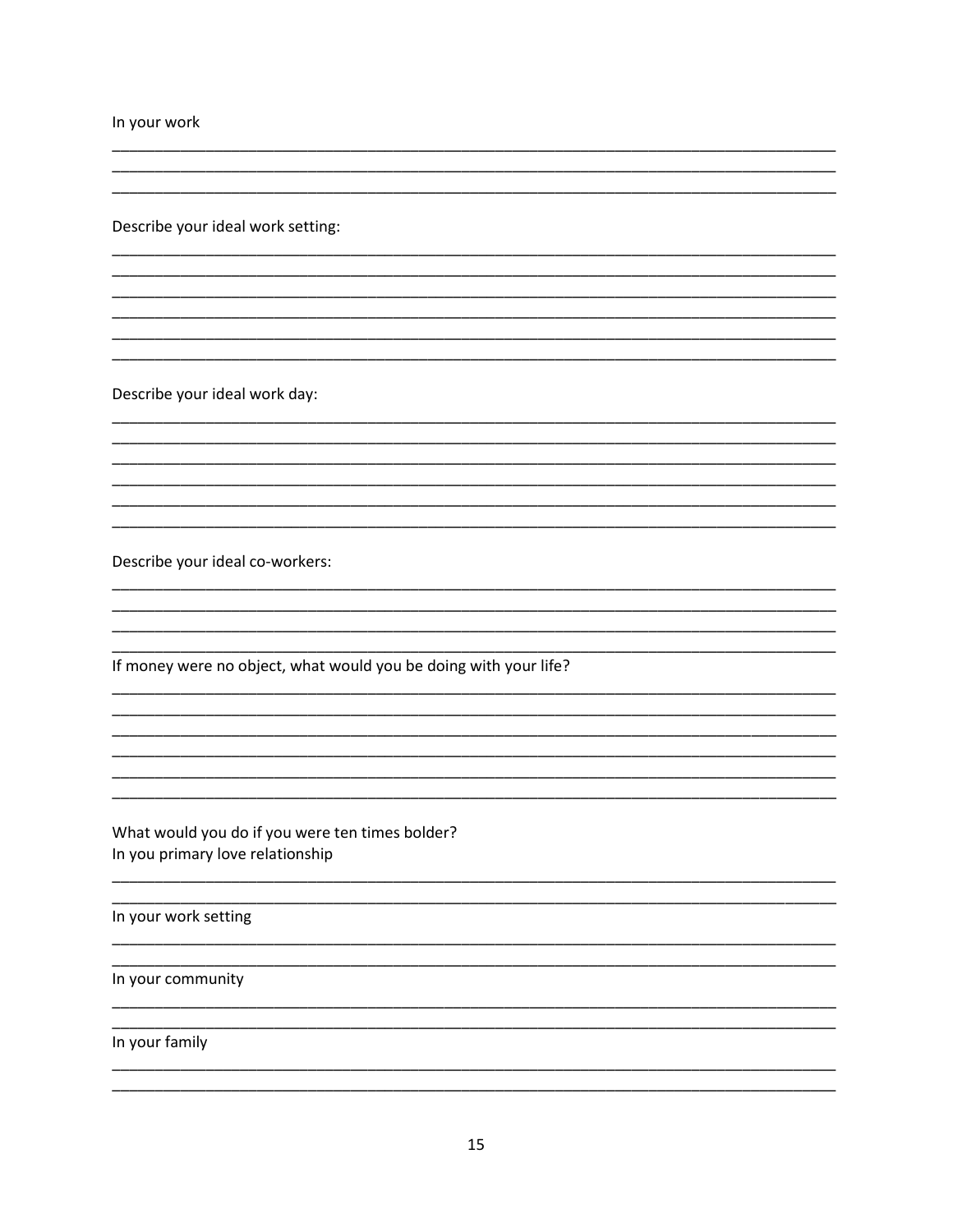In your place of worship or spiritual community

Imagine this is Monday morning, 9 a.m. three years from now. Where are you? What are you doing? Who are you seeing? What are you wearing?

\_\_\_\_\_\_\_\_\_\_\_\_\_\_\_\_\_\_\_\_\_\_\_\_\_\_\_\_\_\_\_\_\_\_\_\_\_\_\_\_\_\_\_\_\_\_\_\_\_\_\_\_\_\_\_\_\_\_\_\_\_\_\_\_\_\_\_\_\_\_\_\_\_\_\_\_\_\_\_\_\_\_\_\_\_ \_\_\_\_\_\_\_\_\_\_\_\_\_\_\_\_\_\_\_\_\_\_\_\_\_\_\_\_\_\_\_\_\_\_\_\_\_\_\_\_\_\_\_\_\_\_\_\_\_\_\_\_\_\_\_\_\_\_\_\_\_\_\_\_\_\_\_\_\_\_\_\_\_\_\_\_\_\_\_\_\_\_\_\_\_ \_\_\_\_\_\_\_\_\_\_\_\_\_\_\_\_\_\_\_\_\_\_\_\_\_\_\_\_\_\_\_\_\_\_\_\_\_\_\_\_\_\_\_\_\_\_\_\_\_\_\_\_\_\_\_\_\_\_\_\_\_\_\_\_\_\_\_\_\_\_\_\_\_\_\_\_\_\_\_\_\_\_\_\_\_ \_\_\_\_\_\_\_\_\_\_\_\_\_\_\_\_\_\_\_\_\_\_\_\_\_\_\_\_\_\_\_\_\_\_\_\_\_\_\_\_\_\_\_\_\_\_\_\_\_\_\_\_\_\_\_\_\_\_\_\_\_\_\_\_\_\_\_\_\_\_\_\_\_\_\_\_\_\_\_\_\_\_\_\_\_

\_\_\_\_\_\_\_\_\_\_\_\_\_\_\_\_\_\_\_\_\_\_\_\_\_\_\_\_\_\_\_\_\_\_\_\_\_\_\_\_\_\_\_\_\_\_\_\_\_\_\_\_\_\_\_\_\_\_\_\_\_\_\_\_\_\_\_\_\_\_\_\_\_\_\_\_\_\_\_\_\_\_\_\_\_ \_\_\_\_\_\_\_\_\_\_\_\_\_\_\_\_\_\_\_\_\_\_\_\_\_\_\_\_\_\_\_\_\_\_\_\_\_\_\_\_\_\_\_\_\_\_\_\_\_\_\_\_\_\_\_\_\_\_\_\_\_\_\_\_\_\_\_\_\_\_\_\_\_\_\_\_\_\_\_\_\_\_\_\_\_

It is now noon, the same day. Who are you going to see? Where are you going for lunch?

It is now Saturday, 6 p.m. Where are you? What are you doing? Who are you seeing? What are you wearing?

\_\_\_\_\_\_\_\_\_\_\_\_\_\_\_\_\_\_\_\_\_\_\_\_\_\_\_\_\_\_\_\_\_\_\_\_\_\_\_\_\_\_\_\_\_\_\_\_\_\_\_\_\_\_\_\_\_\_\_\_\_\_\_\_\_\_\_\_\_\_\_\_\_\_\_\_\_\_\_\_\_\_\_\_\_

\_\_\_\_\_\_\_\_\_\_\_\_\_\_\_\_\_\_\_\_\_\_\_\_\_\_\_\_\_\_\_\_\_\_\_\_\_\_\_\_\_\_\_\_\_\_\_\_\_\_\_\_\_\_\_\_\_\_\_\_\_\_\_\_\_\_\_\_\_\_\_\_\_\_\_\_\_\_\_\_\_\_\_\_\_ \_\_\_\_\_\_\_\_\_\_\_\_\_\_\_\_\_\_\_\_\_\_\_\_\_\_\_\_\_\_\_\_\_\_\_\_\_\_\_\_\_\_\_\_\_\_\_\_\_\_\_\_\_\_\_\_\_\_\_\_\_\_\_\_\_\_\_\_\_\_\_\_\_\_\_\_\_\_\_\_\_\_\_\_\_ \_\_\_\_\_\_\_\_\_\_\_\_\_\_\_\_\_\_\_\_\_\_\_\_\_\_\_\_\_\_\_\_\_\_\_\_\_\_\_\_\_\_\_\_\_\_\_\_\_\_\_\_\_\_\_\_\_\_\_\_\_\_\_\_\_\_\_\_\_\_\_\_\_\_\_\_\_\_\_\_\_\_\_\_\_ \_\_\_\_\_\_\_\_\_\_\_\_\_\_\_\_\_\_\_\_\_\_\_\_\_\_\_\_\_\_\_\_\_\_\_\_\_\_\_\_\_\_\_\_\_\_\_\_\_\_\_\_\_\_\_\_\_\_\_\_\_\_\_\_\_\_\_\_\_\_\_\_\_\_\_\_\_\_\_\_\_\_\_\_\_

You are now a very old person, walking with a school child who asks you, "What are you the most proud of about your life?"

\_\_\_\_\_\_\_\_\_\_\_\_\_\_\_\_\_\_\_\_\_\_\_\_\_\_\_\_\_\_\_\_\_\_\_\_\_\_\_\_\_\_\_\_\_\_\_\_\_\_\_\_\_\_\_\_\_\_\_\_\_\_\_\_\_\_\_\_\_\_\_\_\_\_\_\_\_\_\_\_\_\_\_\_\_ \_\_\_\_\_\_\_\_\_\_\_\_\_\_\_\_\_\_\_\_\_\_\_\_\_\_\_\_\_\_\_\_\_\_\_\_\_\_\_\_\_\_\_\_\_\_\_\_\_\_\_\_\_\_\_\_\_\_\_\_\_\_\_\_\_\_\_\_\_\_\_\_\_\_\_\_\_\_\_\_\_\_\_\_\_ \_\_\_\_\_\_\_\_\_\_\_\_\_\_\_\_\_\_\_\_\_\_\_\_\_\_\_\_\_\_\_\_\_\_\_\_\_\_\_\_\_\_\_\_\_\_\_\_\_\_\_\_\_\_\_\_\_\_\_\_\_\_\_\_\_\_\_\_\_\_\_\_\_\_\_\_\_\_\_\_\_\_\_\_\_ \_\_\_\_\_\_\_\_\_\_\_\_\_\_\_\_\_\_\_\_\_\_\_\_\_\_\_\_\_\_\_\_\_\_\_\_\_\_\_\_\_\_\_\_\_\_\_\_\_\_\_\_\_\_\_\_\_\_\_\_\_\_\_\_\_\_\_\_\_\_\_\_\_\_\_\_\_\_\_\_\_\_\_\_\_

\_\_\_\_\_\_\_\_\_\_\_\_\_\_\_\_\_\_\_\_\_\_\_\_\_\_\_\_\_\_\_\_\_\_\_\_\_\_\_\_\_\_\_\_\_\_\_\_\_\_\_\_\_\_\_\_\_\_\_\_\_\_\_\_\_\_\_\_\_\_\_\_\_\_\_\_\_\_\_\_\_\_\_\_\_ \_\_\_\_\_\_\_\_\_\_\_\_\_\_\_\_\_\_\_\_\_\_\_\_\_\_\_\_\_\_\_\_\_\_\_\_\_\_\_\_\_\_\_\_\_\_\_\_\_\_\_\_\_\_\_\_\_\_\_\_\_\_\_\_\_\_\_\_\_\_\_\_\_\_\_\_\_\_\_\_\_\_\_\_\_ \_\_\_\_\_\_\_\_\_\_\_\_\_\_\_\_\_\_\_\_\_\_\_\_\_\_\_\_\_\_\_\_\_\_\_\_\_\_\_\_\_\_\_\_\_\_\_\_\_\_\_\_\_\_\_\_\_\_\_\_\_\_\_\_\_\_\_\_\_\_\_\_\_\_\_\_\_\_\_\_\_\_\_\_\_

\_\_\_\_\_\_\_\_\_\_\_\_\_\_\_\_\_\_\_\_\_\_\_\_\_\_\_\_\_\_\_\_\_\_\_\_\_\_\_\_\_\_\_\_\_\_\_\_\_\_\_\_\_\_\_\_\_\_\_\_\_\_\_\_\_\_\_\_\_\_\_\_\_\_\_\_\_\_\_\_\_\_\_\_\_ \_\_\_\_\_\_\_\_\_\_\_\_\_\_\_\_\_\_\_\_\_\_\_\_\_\_\_\_\_\_\_\_\_\_\_\_\_\_\_\_\_\_\_\_\_\_\_\_\_\_\_\_\_\_\_\_\_\_\_\_\_\_\_\_\_\_\_\_\_\_\_\_\_\_\_\_\_\_\_\_\_\_\_\_\_ \_\_\_\_\_\_\_\_\_\_\_\_\_\_\_\_\_\_\_\_\_\_\_\_\_\_\_\_\_\_\_\_\_\_\_\_\_\_\_\_\_\_\_\_\_\_\_\_\_\_\_\_\_\_\_\_\_\_\_\_\_\_\_\_\_\_\_\_\_\_\_\_\_\_\_\_\_\_\_\_\_\_\_\_\_

You are about to die. What did you accomplish before you left?

As a result of your having lived, three things have changed or shifted in the world. What are they?

Below is an example of a Vision Statement that is predominantly job related. Using it as an example, work to create a vision statement that encompasses your whole life. Think of a perfect day for you. What would it look like? What would the perfect job look like? Get detailed. How much money would you have? How would you spend your time? If you could ask a magician for the perfect life, what would it be?

Once you have your vision statement, you may want to anchor it further by creating a treasure map collage so you can visually call this into your life. You can create one that you see everyday and hang it in a prominent place. Your Mission and Vision Statements go in the front of your planner or in a place where you can review it everyday.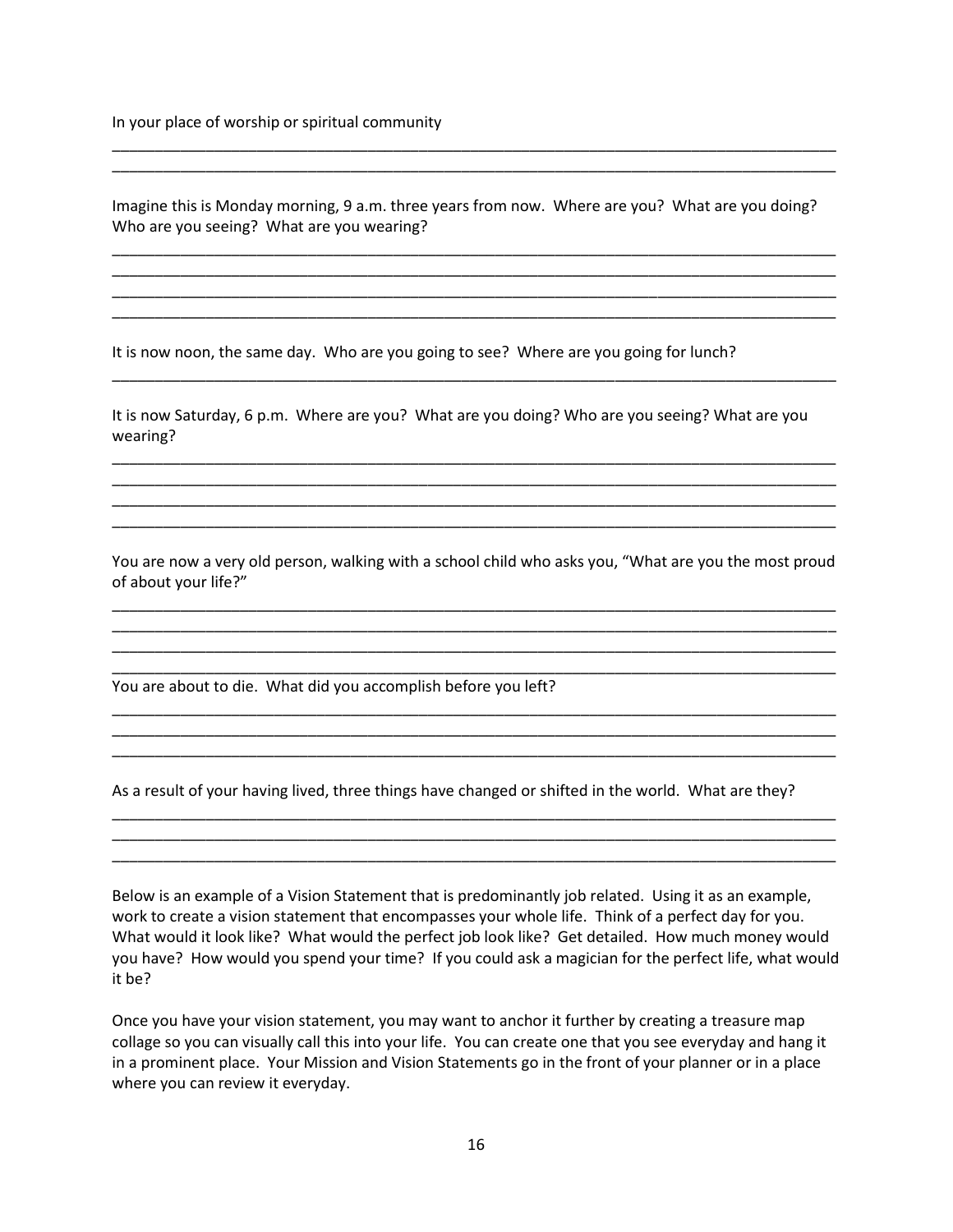#### Example:

"I have clients who delight in and cherish me, and who properly value my creative talents and efforts. We are mutually engaged in serving others. My clients come exclusively through referrals, allowing me to be free to devote my energies to creating. They are doing work or offering products I respect. They pay me well and on time. I have long-term relationships with the people I serve, and they are as interested in my well-being as they are their own. It is Monday morning, 10 am. I am wearing comfortable clothes, having returned last week from a major consulting job. I sit down in my home office and catch up on work from the week before. For lunch I walk down to the park for Chinese food. When the phone rings, it is another referral. I set up an appointment for the following week. When I open the mail, it is filled with checks."

#### **Vision Statement**

\*These exercises were adapted from the book, The Path, by Laurie Beth Jones and Ignite Your Why by Sonya Stringer.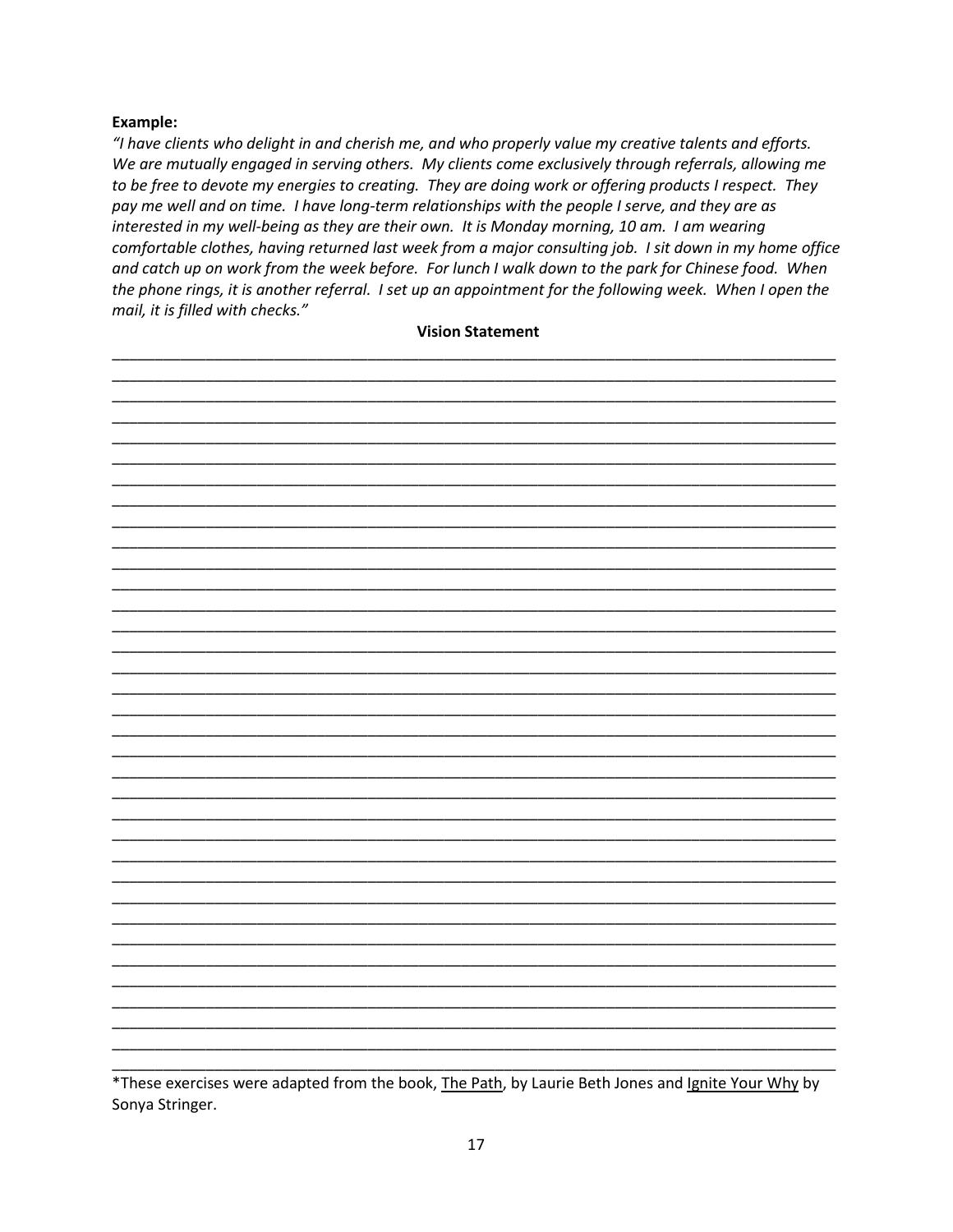# **Your Next Step**

*"Putting Your Vision and Mission to work."*

You have just determined what you are going to "be about" from now on. For some of you, this is plenty to keep you busy for awhile. For others, you may be ready to translate this into some form of income for yourself. This series is designed to help you do that. So if the above exercises have told you "what you are to be doing" the next one will describe "how."

\_\_\_\_\_\_\_\_\_\_\_\_\_\_\_\_\_\_\_\_\_\_\_\_\_\_\_\_\_\_\_\_\_\_\_\_\_\_\_\_\_\_\_\_\_\_\_\_\_\_\_\_\_\_\_\_\_\_\_\_\_\_\_\_\_\_\_\_\_\_\_\_\_\_\_\_\_\_\_\_\_\_\_\_\_ \_\_\_\_\_\_\_\_\_\_\_\_\_\_\_\_\_\_\_\_\_\_\_\_\_\_\_\_\_\_\_\_\_\_\_\_\_\_\_\_\_\_\_\_\_\_\_\_\_\_\_\_\_\_\_\_\_\_\_\_\_\_\_\_\_\_\_\_\_\_\_\_\_\_\_\_\_\_\_\_\_\_\_\_\_ \_\_\_\_\_\_\_\_\_\_\_\_\_\_\_\_\_\_\_\_\_\_\_\_\_\_\_\_\_\_\_\_\_\_\_\_\_\_\_\_\_\_\_\_\_\_\_\_\_\_\_\_\_\_\_\_\_\_\_\_\_\_\_\_\_\_\_\_\_\_\_\_\_\_\_\_\_\_\_\_\_\_\_\_\_ \_\_\_\_\_\_\_\_\_\_\_\_\_\_\_\_\_\_\_\_\_\_\_\_\_\_\_\_\_\_\_\_\_\_\_\_\_\_\_\_\_\_\_\_\_\_\_\_\_\_\_\_\_\_\_\_\_\_\_\_\_\_\_\_\_\_\_\_\_\_\_\_\_\_\_\_\_\_\_\_\_\_\_\_\_ \_\_\_\_\_\_\_\_\_\_\_\_\_\_\_\_\_\_\_\_\_\_\_\_\_\_\_\_\_\_\_\_\_\_\_\_\_\_\_\_\_\_\_\_\_\_\_\_\_\_\_\_\_\_\_\_\_\_\_\_\_\_\_\_\_\_\_\_\_\_\_\_\_\_\_\_\_\_\_\_\_\_\_\_\_ \_\_\_\_\_\_\_\_\_\_\_\_\_\_\_\_\_\_\_\_\_\_\_\_\_\_\_\_\_\_\_\_\_\_\_\_\_\_\_\_\_\_\_\_\_\_\_\_\_\_\_\_\_\_\_\_\_\_\_\_\_\_\_\_\_\_\_\_\_\_\_\_\_\_\_\_\_\_\_\_\_\_\_\_\_ \_\_\_\_\_\_\_\_\_\_\_\_\_\_\_\_\_\_\_\_\_\_\_\_\_\_\_\_\_\_\_\_\_\_\_\_\_\_\_\_\_\_\_\_\_\_\_\_\_\_\_\_\_\_\_\_\_\_\_\_\_\_\_\_\_\_\_\_\_\_\_\_\_\_\_\_\_\_\_\_\_\_\_\_\_ \_\_\_\_\_\_\_\_\_\_\_\_\_\_\_\_\_\_\_\_\_\_\_\_\_\_\_\_\_\_\_\_\_\_\_\_\_\_\_\_\_\_\_\_\_\_\_\_\_\_\_\_\_\_\_\_\_\_\_\_\_\_\_\_\_\_\_\_\_\_\_\_\_\_\_\_\_\_\_\_\_\_\_\_\_ \_\_\_\_\_\_\_\_\_\_\_\_\_\_\_\_\_\_\_\_\_\_\_\_\_\_\_\_\_\_\_\_\_\_\_\_\_\_\_\_\_\_\_\_\_\_\_\_\_\_\_\_\_\_\_\_\_\_\_\_\_\_\_\_\_\_\_\_\_\_\_\_\_\_\_\_\_\_\_\_\_\_\_\_\_

If you were going to describe your dream business, what would be? What would it look like?

Begin on page 8 and do the exercises again. This time you are going to formulate a vision and a mission statement for your business, based on what you know you should be doing. You may use the template below:

#### **The Mission of my business is to:**

\_\_\_\_\_\_\_\_\_\_\_\_\_\_\_\_\_\_\_\_\_\_\_\_\_, \_\_\_\_\_\_\_\_\_\_\_\_\_\_\_\_\_\_\_\_\_\_\_\_, and

\_\_\_\_\_\_\_\_\_\_\_\_\_\_\_\_\_\_\_\_\_\_\_\_\_\_\_\_\_\_ (your three verbs)

\_\_\_\_\_\_\_\_\_\_\_\_\_\_\_\_\_\_\_\_\_\_\_\_\_\_\_\_\_\_\_\_\_\_\_\_\_\_\_\_\_\_\_\_ (your core value or values)

to, for, or with

\_\_\_\_\_\_\_\_\_\_\_\_\_\_\_\_\_\_\_\_\_\_\_\_\_\_\_\_\_\_\_\_\_\_\_\_\_\_\_\_\_\_\_\_\_\_\_\_\_\_\_\_\_\_\_\_\_\_\_\_\_\_\_\_\_\_\_ (the group you are here to serve)

**Business Mission Statement** \_\_\_\_\_\_\_\_\_\_\_\_\_\_\_\_\_\_\_\_\_\_\_\_\_\_\_\_\_\_\_\_\_\_\_\_\_\_\_\_\_\_\_\_\_\_\_\_\_\_\_\_\_\_\_\_\_\_\_\_\_\_\_\_\_\_\_\_\_\_\_\_\_\_\_\_\_\_

\_\_\_\_\_\_\_\_\_\_\_\_\_\_\_\_\_\_\_\_\_\_\_\_\_\_\_\_\_\_\_\_\_\_\_\_\_\_\_\_\_\_\_\_\_\_\_\_\_\_\_\_\_\_\_\_\_\_\_\_\_\_\_\_\_\_\_\_\_\_\_\_\_\_\_\_\_\_ \_\_\_\_\_\_\_\_\_\_\_\_\_\_\_\_\_\_\_\_\_\_\_\_\_\_\_\_\_\_\_\_\_\_\_\_\_\_\_\_\_\_\_\_\_\_\_\_\_\_\_\_\_\_\_\_\_\_\_\_\_\_\_\_\_\_\_\_\_\_\_\_\_\_\_\_\_\_ \_\_\_\_\_\_\_\_\_\_\_\_\_\_\_\_\_\_\_\_\_\_\_\_\_\_\_\_\_\_\_\_\_\_\_\_\_\_\_\_\_\_\_\_\_\_\_\_\_\_\_\_\_\_\_\_\_\_\_\_\_\_\_\_\_\_\_\_\_\_\_\_\_\_\_\_\_\_ \_\_\_\_\_\_\_\_\_\_\_\_\_\_\_\_\_\_\_\_\_\_\_\_\_\_\_\_\_\_\_\_\_\_\_\_\_\_\_\_\_\_\_\_\_\_\_\_\_\_\_\_\_\_\_\_\_\_\_\_\_\_\_\_\_\_\_\_\_\_\_\_\_\_\_\_\_\_ \_\_\_\_\_\_\_\_\_\_\_\_\_\_\_\_\_\_\_\_\_\_\_\_\_\_\_\_\_\_\_\_\_\_\_\_\_\_\_\_\_\_\_\_\_\_\_\_\_\_\_\_\_\_\_\_\_\_\_\_\_\_\_\_\_\_\_\_\_\_\_\_\_\_\_\_\_\_ \_\_\_\_\_\_\_\_\_\_\_\_\_\_\_\_\_\_\_\_\_\_\_\_\_\_\_\_\_\_\_\_\_\_\_\_\_\_\_\_\_\_\_\_\_\_\_\_\_\_\_\_\_\_\_\_\_\_\_\_\_\_\_\_\_\_\_\_\_\_\_\_\_\_\_\_\_\_